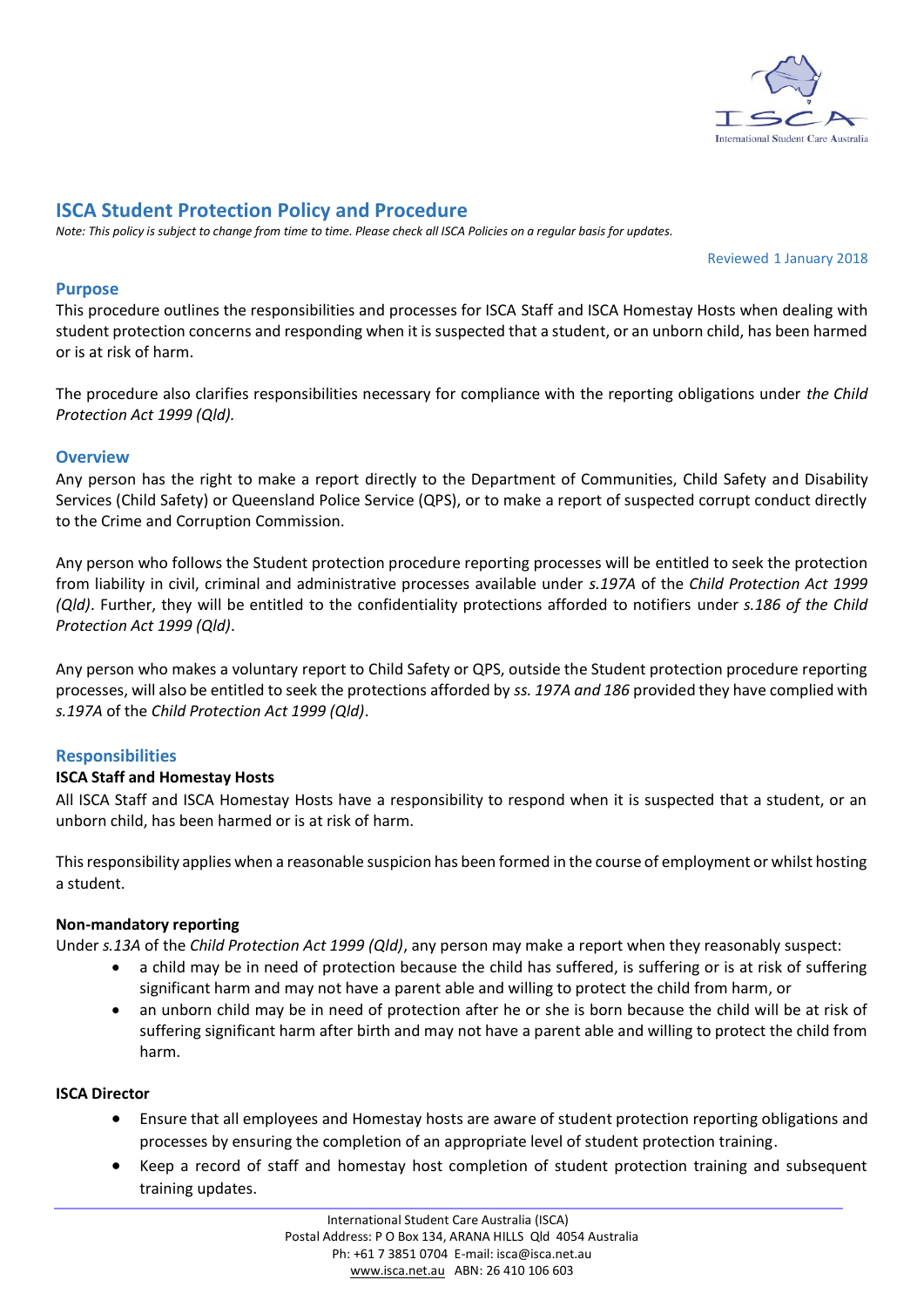- Implement processes to monitor and support any student subjected to or at risk of harm from any source, as appropriate.
- Refer the matter to the Education Provider, who hold welfare for the student.
- Collaborate with the Education Provider where this is in the best interests of the student. This may include sharing information in accordance with the procedure Information sharing under the *Child Protection Act 1999 (Qld)*.

# **Process**

# **Responding to suspected child abuse and neglect**

# **ISCA Director**

## **Investigation**

- 1. Contact the relevant Education Provider, who hold welfare for the student, await instruction from Duty of Care Holder
- 2. The ISCA Director and ISCA Staff are not authorised to investigate (refer to definition) any aspect of a student protection concern before or after making a report. However, they may make enquiries and/or ask questions to the extent necessary to form a reasonable suspicion, and therefore meet the threshold to report to Child Safety and/or QPS, or to determine an appropriate course of action.
- 3. Provide a report to the Education Provider, who hold welfare for the student, as a matter of urgency upon forming a reasonable suspicion, or receiving any information indicating a reasonable suspicion that:
	- a student has been sexually abused or is likely to be sexually abused, or
	- a child or unborn child may be in need of protection as a result of physical, sexual, emotional abuse or neglect (i.e. has suffered, is suffering or is at unacceptable risk of suffering significant harm, and may not have a parent able and willing to protect the child from harm).

# **Managing records**

4. Store documented suspicions and/or incidents of harm, copies of student protection reports, or related information in a secure location.

# **Supporting students**

- 5. Contact the relevant Education Provider, who hold welfare for the student, to ascertain any form of support that may need to be provided by ISCA or the host family.
- 6. Monitor and support any student subjected to or at risk of harm from any source, as appropriate.
- 7. Relocate the student from the Homestay host accommodation, if required.
- 8. Sharing information must be in accordance with the Information sharing under the *Child Protection Act 1999 (Qld)* procedure.

**NOTE:** ISCA staff and Homestay hosts should be cognisant of the potential negative reactions of the persons concerned of sharing their personal information without consent, even where it is considered the sharing beneficial or protective in nature.

It is also important to note that sharing relevant information about a pregnant woman and her unborn child for the purpose of facilitating the provision of support should only occur if the pregnant woman has given her consent for the information to be shared.

# **Student sexualised behaviours and sexual relationships**

When a Homestay host becomes aware of or reasonably suspects student sexual behaviour or sexual conduct involving a student under the age of 16 years it must be reported to ISCA. ISCA will contact the relevant Education Provider, who hold welfare for the student, for guidance on appropriate actions and reporting.

# **Harm caused by another student**

When it is suspected a student has been harmed or placed at risk of harm through the actions of another student the Homestay host must report this to ISCA. ISCA will contact the relevant Education Provider, who hold welfare for the student, for guidance on appropriate actions and reporting.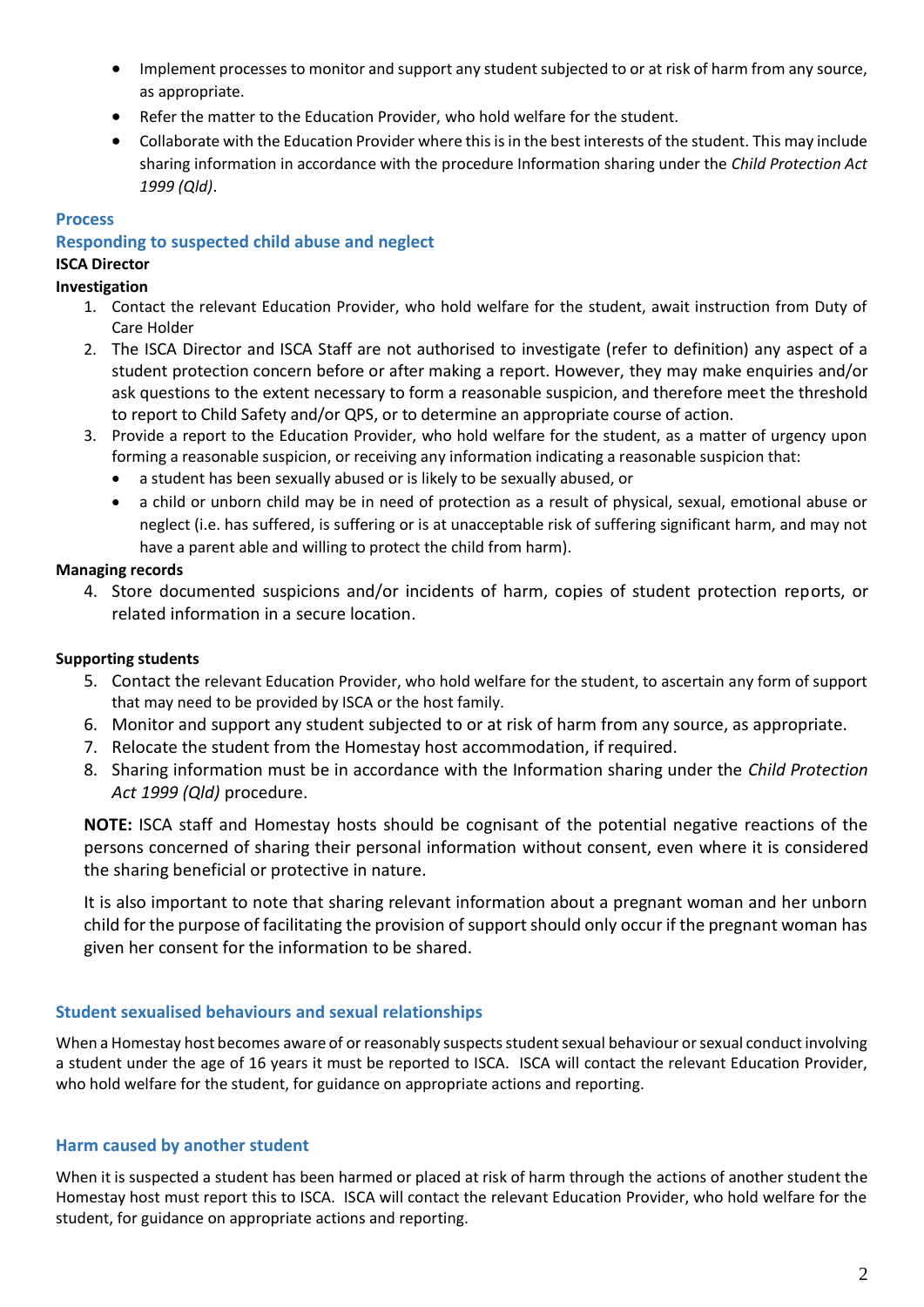## **Student self-harm**

When it is suspected a student has self-harmed or may be at risk of self-harm the Homestay host must report this to ISCA. ISCA will contact the relevant Education Provider, who hold welfare for the student, for guidance on appropriate actions and reporting.

## **Sexting and child exploitation material**

When a Homestay Host becomes aware of or reasonably suspects student conduct involving sexting and possible child exploitation material, it must be reported to ISCA. ISCA will contact the relevant Education Provider, who hold welfare for the student, for guidance on appropriate actions and reporting.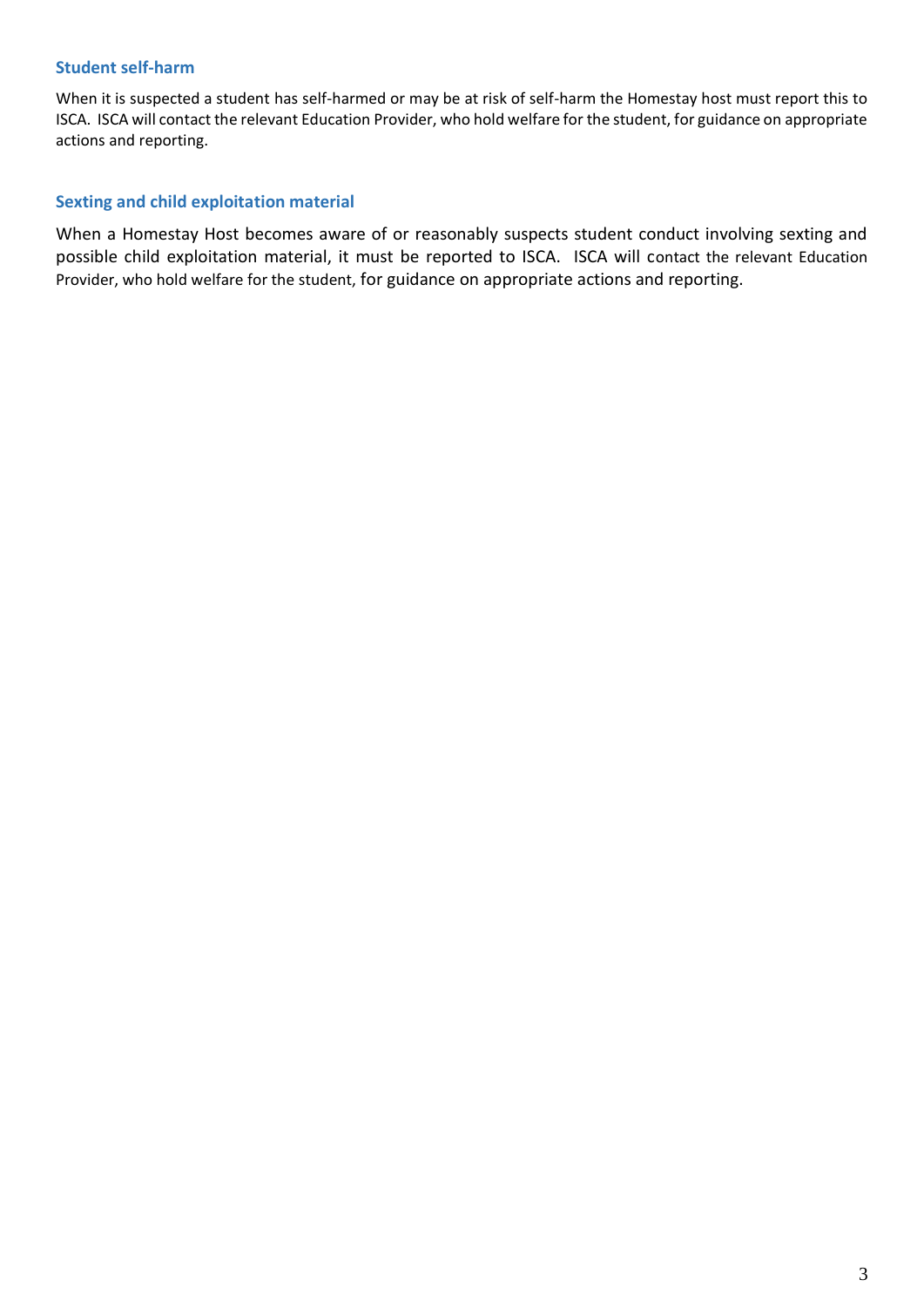Definitions

| Child/ren                   | A person under 18 years of age.                                                                                                                                                                                                                                                                                                                                                                                                                                                                                                                                                                                                                                                                                                                                      |
|-----------------------------|----------------------------------------------------------------------------------------------------------------------------------------------------------------------------------------------------------------------------------------------------------------------------------------------------------------------------------------------------------------------------------------------------------------------------------------------------------------------------------------------------------------------------------------------------------------------------------------------------------------------------------------------------------------------------------------------------------------------------------------------------------------------|
| Child in need of protection | A child in need of protection, as defined in s.10 of the<br>Child Protection Act 1999 (Qld), is a child who:                                                                                                                                                                                                                                                                                                                                                                                                                                                                                                                                                                                                                                                         |
|                             | has suffered significant harm, is suffering significant<br>$\bullet$<br>harm, or is at unacceptable risk of suffering<br>significant harm and                                                                                                                                                                                                                                                                                                                                                                                                                                                                                                                                                                                                                        |
|                             | may not have a parent able and willing to protect the<br>child from the harm.                                                                                                                                                                                                                                                                                                                                                                                                                                                                                                                                                                                                                                                                                        |
| <b>Education Provider</b>   | A Registered CRICOS school that use ISCA as there<br>Homestay Provider                                                                                                                                                                                                                                                                                                                                                                                                                                                                                                                                                                                                                                                                                               |
| Harm                        | Harm, as defined in s.9 of the Child Protection Act 1999<br>(Qld), is any detrimental effect of a significant nature on<br>the child's physical, psychological or emotional<br>wellbeing. It is immaterial how the harm is caused and<br>may include physical, psychological or emotional abuse,<br>neglect and sexual abuse or exploitation. Harm can be<br>caused by a single act, omission or circumstance or a<br>series or combination of acts,<br>omissions<br>or                                                                                                                                                                                                                                                                                              |
| Immediately                 | circumstances.<br>a report should be progressed without unreasonable<br>delay, once a reasonable suspicion of sexual abuse or<br>likely sexual abuse has been formed.                                                                                                                                                                                                                                                                                                                                                                                                                                                                                                                                                                                                |
| <b>Reasonable suspicion</b> | A reasonable suspicion is a suspicion formed on grounds<br>that are reasonable in the circumstances. The Child<br>Protection Act 1999 (Qld) (s.13C) also states that:<br>a reasonable suspicion may have been informed by<br>$\bullet$<br>observation of the child, other knowledge of the<br>child or any other relevant knowledge, training or<br>experience the person forming the suspicion may<br>have<br>matters that may be considered when forming a<br>reasonable suspicion, include: detrimental effects<br>on the child's body or psychological or emotional<br>state that are evident or likely to become evident in<br>the future; the nature and severity of the<br>detrimental effects and the likelihood they will<br>continue; and the child's age. |
| <b>Relevant information</b> | As defined in s.159C of the Child Protection Act 1999<br>(Qld), includes information about a child, the child's<br>family, someone else, a pregnant woman or an unborn<br>child which will assist the chief executive of the<br>Department of Communities, Child Safety and Disability<br>Services or a service provider, as defined in s.159D of the<br>Child Protection Act 1999 (Qld), to make plans or<br>decisions relating to, or provide services to, a relevant<br>child or child's family.                                                                                                                                                                                                                                                                  |
| <b>Reportable suspicion</b> | Under s.13E of the Child Protection Act 1999 (Qld), a<br>reportable suspicion about a child is a reasonable<br>suspicion that the child:<br>has suffered, is suffering, or is at unacceptable risk<br>of suffering, significant harm caused by physical or<br>sexual abuse; and                                                                                                                                                                                                                                                                                                                                                                                                                                                                                      |